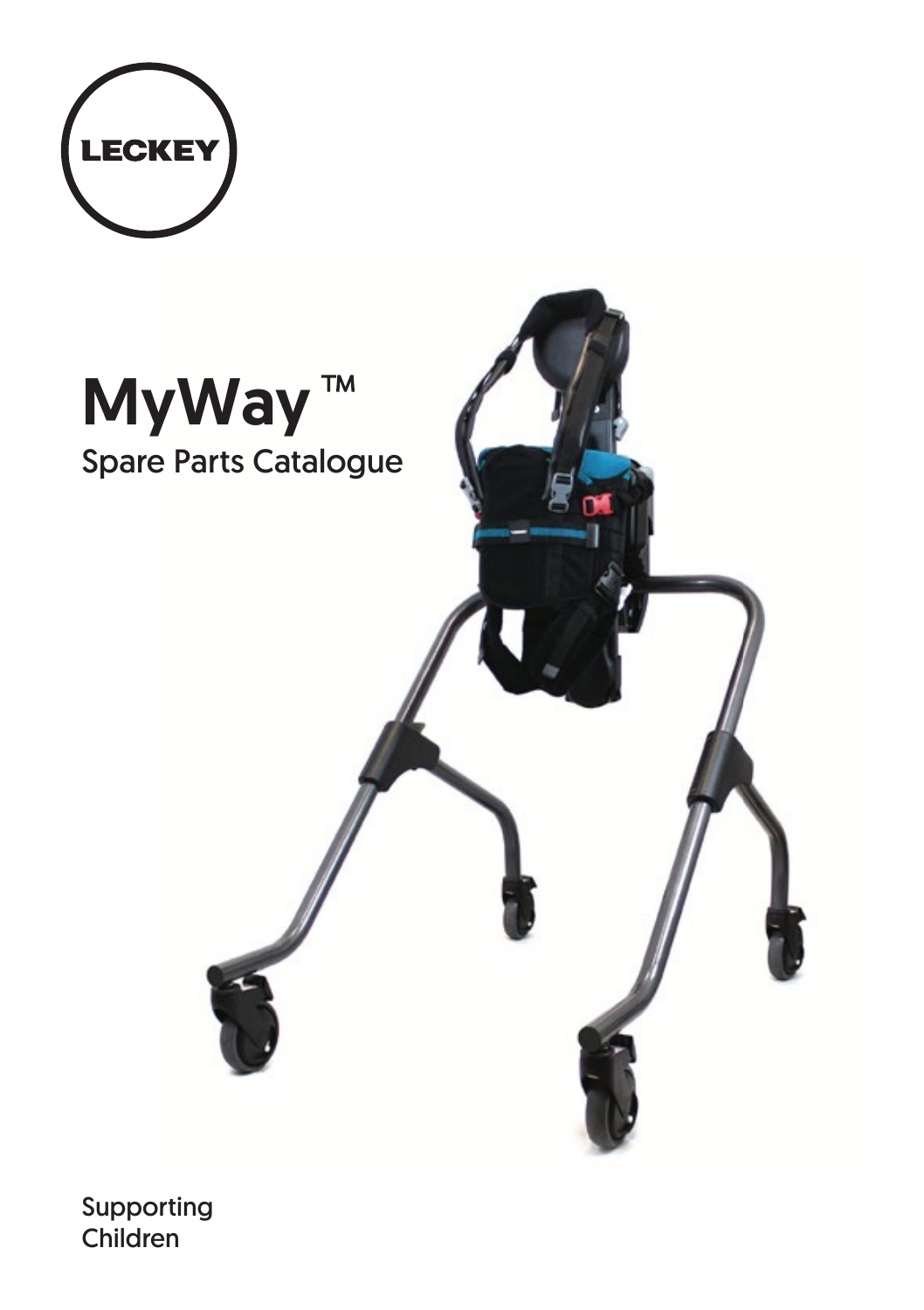## MyWay Spare Parts: **Main Frame**



| Pos.           | Leckey<br>Sales Code | <b>Description</b>        | Compatible<br>with |                               |                               |
|----------------|----------------------|---------------------------|--------------------|-------------------------------|-------------------------------|
|                |                      |                           | <b>Size</b><br>н   | <b>Size</b><br>$\overline{2}$ | <b>Size</b><br>$\overline{3}$ |
|                | 173-1720             | Spine Assembly - Size 1   |                    |                               |                               |
| 1              | 173-2720             | Spine Assembly - Size 2   |                    |                               |                               |
| 1              | 173-3720             | Spine Assembly - Size 3   |                    |                               |                               |
| $\overline{2}$ | 173-1721             | Chassis Assembly - Size 1 |                    |                               |                               |
| $\overline{2}$ | 173-1721             | Chassis Assembly - Size 2 |                    |                               |                               |
| $\overline{2}$ | 173-1721             | Chassis Assembly - Size 3 |                    |                               |                               |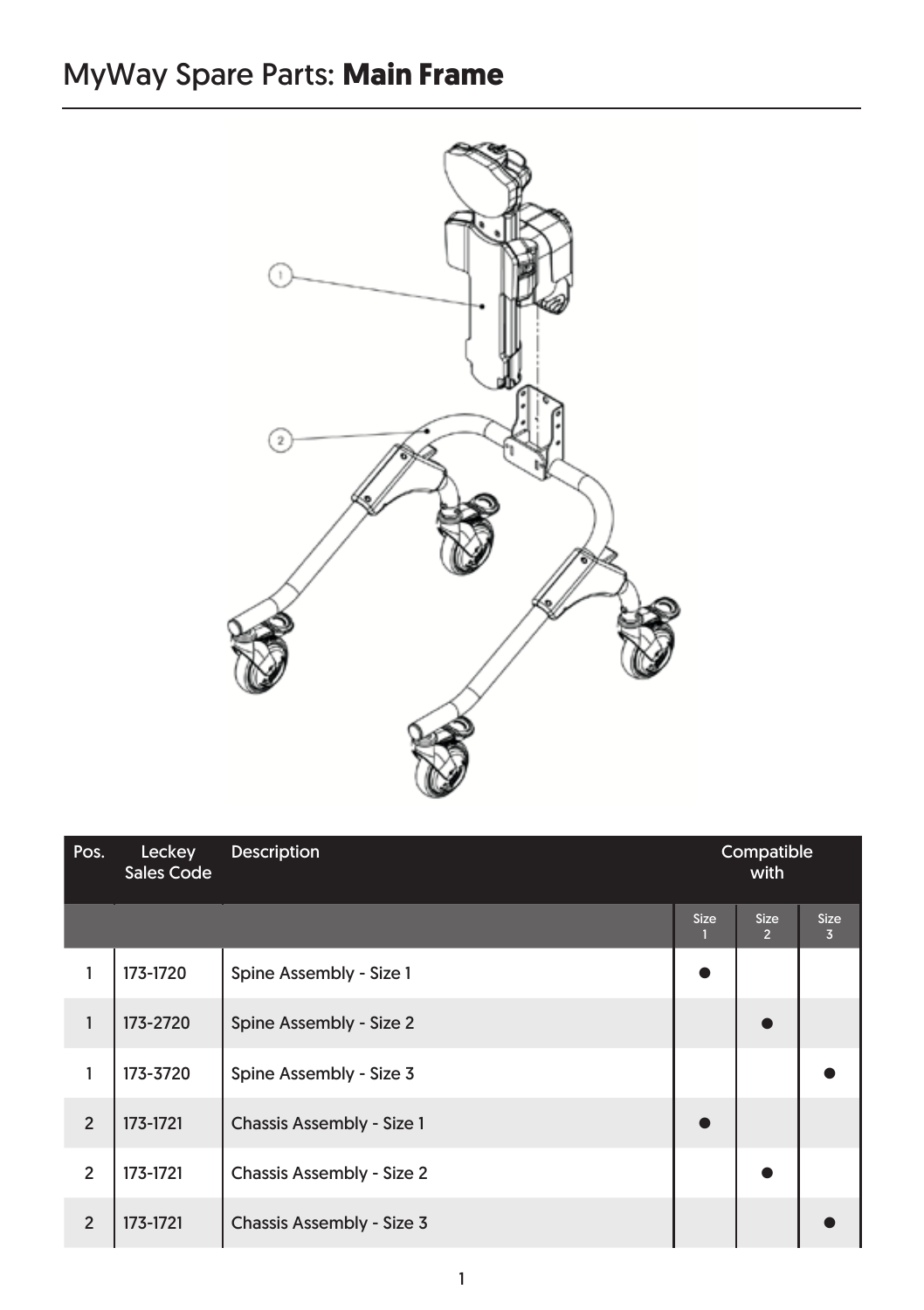

| Pos.           | Leckey<br>Sales Code | <b>Description</b>    | Compatible<br>with |                               |                               |  |
|----------------|----------------------|-----------------------|--------------------|-------------------------------|-------------------------------|--|
|                |                      |                       | <b>Size</b>        | <b>Size</b><br>$\overline{2}$ | <b>Size</b><br>$\overline{3}$ |  |
|                | 173-1705             | Angle Wheel Assembly  | $\bullet$          | $\bullet$                     |                               |  |
| $\overline{2}$ | 173-1706             | <b>Frame Moulding</b> | $\bullet$          | $\bullet$                     |                               |  |
| 3              | 173-1660             | Castor                | $\bullet$          |                               |                               |  |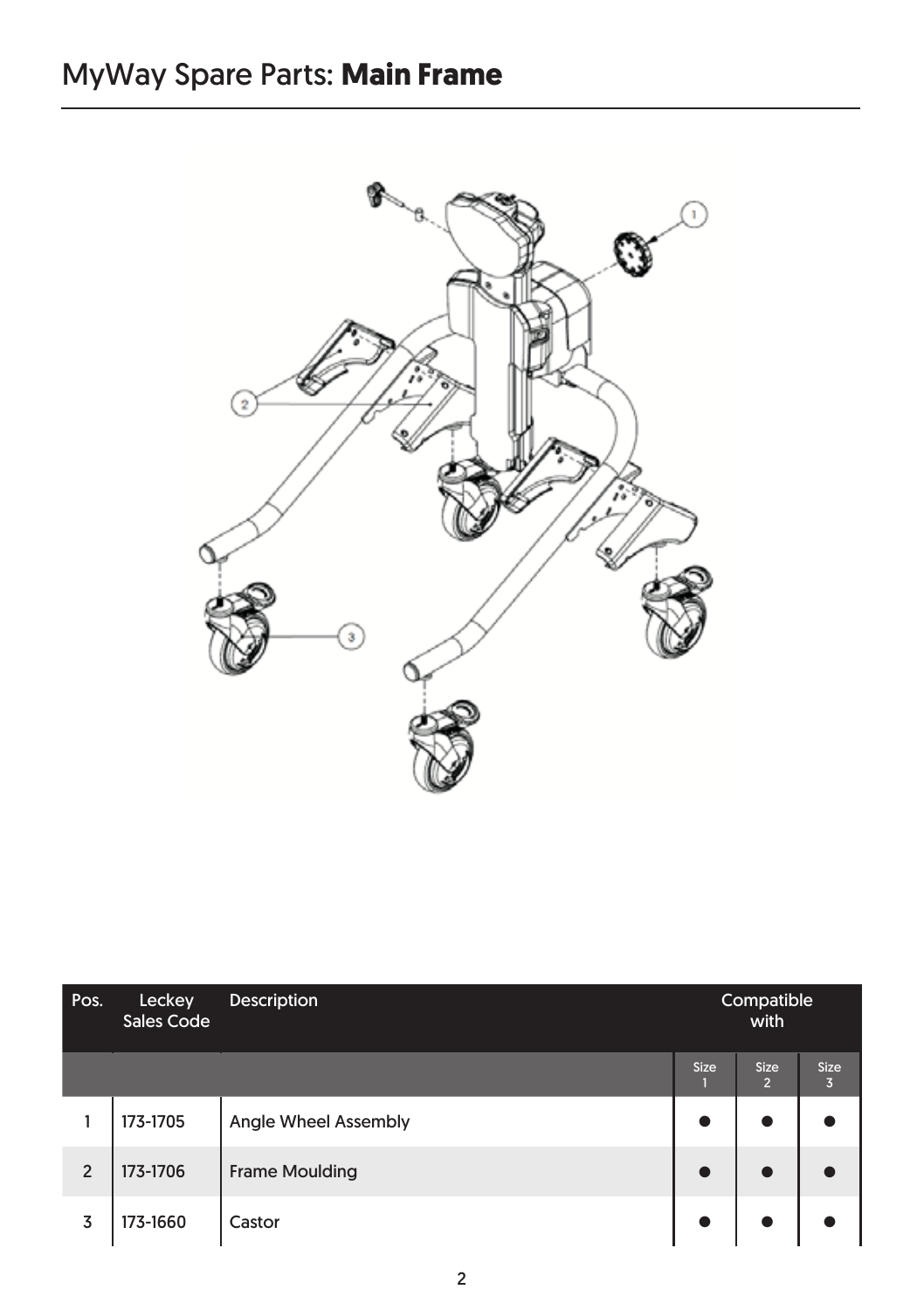

| Pos.           | Leckey<br>Sales Code | <b>Description</b>           | Compatible<br>with |                               |                  |  |
|----------------|----------------------|------------------------------|--------------------|-------------------------------|------------------|--|
|                |                      |                              | <b>Size</b>        | <b>Size</b><br>$\overline{2}$ | <b>Size</b><br>3 |  |
|                | 173-1715             | Ankle Wrap Pair              |                    |                               |                  |  |
| $\overline{2}$ | 173-1708             | Rope Slide Assembly - Size 1 |                    |                               |                  |  |
| $\overline{2}$ | 173-2708             | Rope Slide Assembly - Size 2 |                    |                               |                  |  |
| $\overline{2}$ | 173-3708             | Rope Slide Assembly - Size 3 |                    |                               |                  |  |
| 3              | 173-1709             | Spare Essentra Knob (Qty 1)  |                    |                               |                  |  |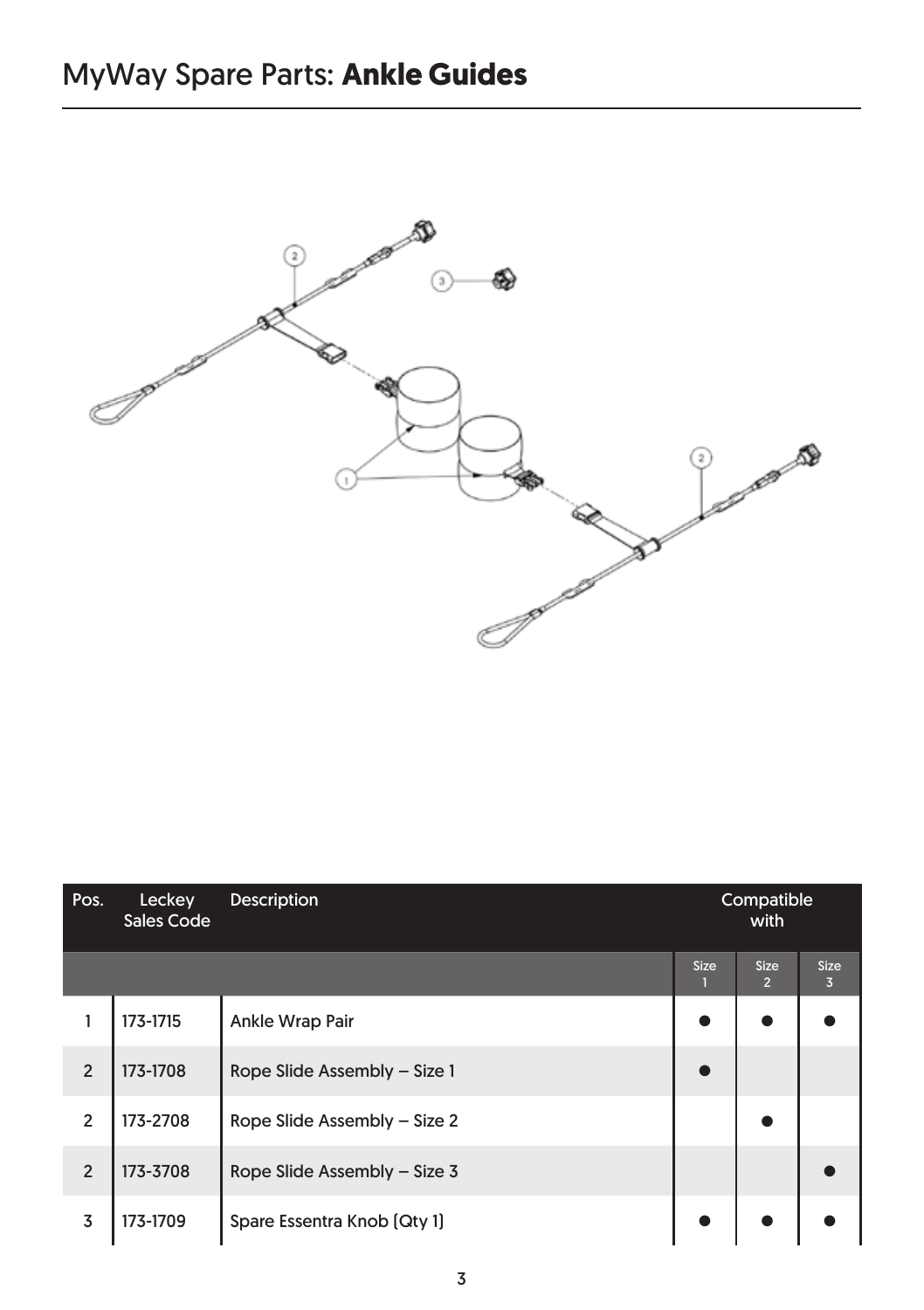

| Pos.           | Leckey<br>Sales Code | <b>Description</b>                  | Compatible<br>with |                               |                  |  |
|----------------|----------------------|-------------------------------------|--------------------|-------------------------------|------------------|--|
|                |                      |                                     | <b>Size</b>        | <b>Size</b><br>$\overline{2}$ | <b>Size</b><br>Б |  |
|                | 173-1683             | <b>Head Pad Assembly</b>            |                    |                               |                  |  |
| $\overline{2}$ | 173-1710             | <b>Headrest Attachment Assembly</b> |                    |                               |                  |  |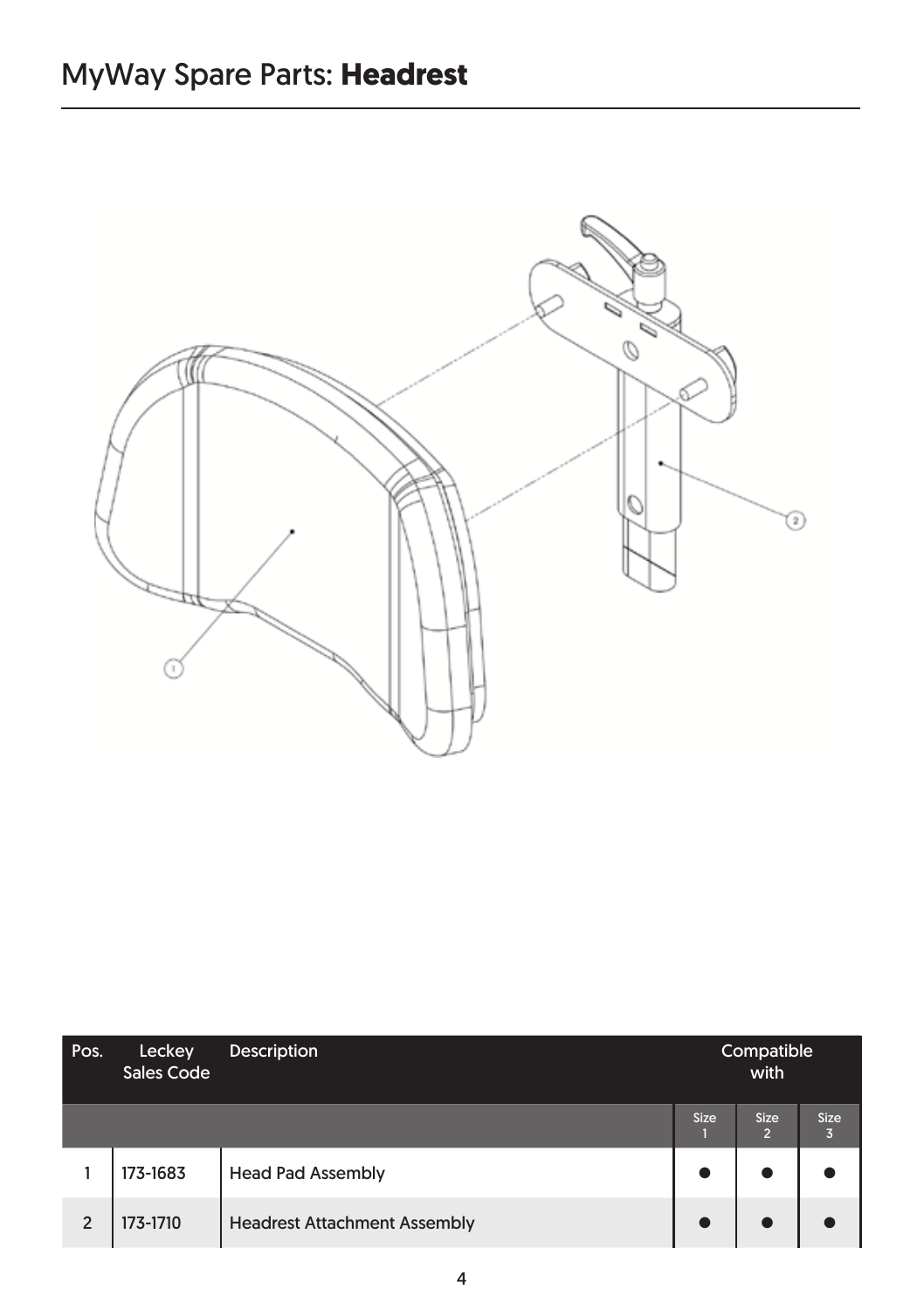

| Pos. | Leckey<br>Sales Code | <b>Description</b>         | Compatible<br>with |                               |                  |  |
|------|----------------------|----------------------------|--------------------|-------------------------------|------------------|--|
|      |                      |                            | <b>Size</b>        | <b>Size</b><br>$\overline{2}$ | <b>Size</b><br>3 |  |
| 1&2  | 173-1667             | Handle Pair - Size 1       | ●                  |                               |                  |  |
| 182  | 173-2667             | Handle Pair - Size 2       |                    | $\bullet$                     |                  |  |
| 182  | 173-3667             | Handle Pair - Size 3       |                    |                               |                  |  |
| 3    | <b>SI49</b>          | <b>Tubular Foam Sleeve</b> |                    |                               |                  |  |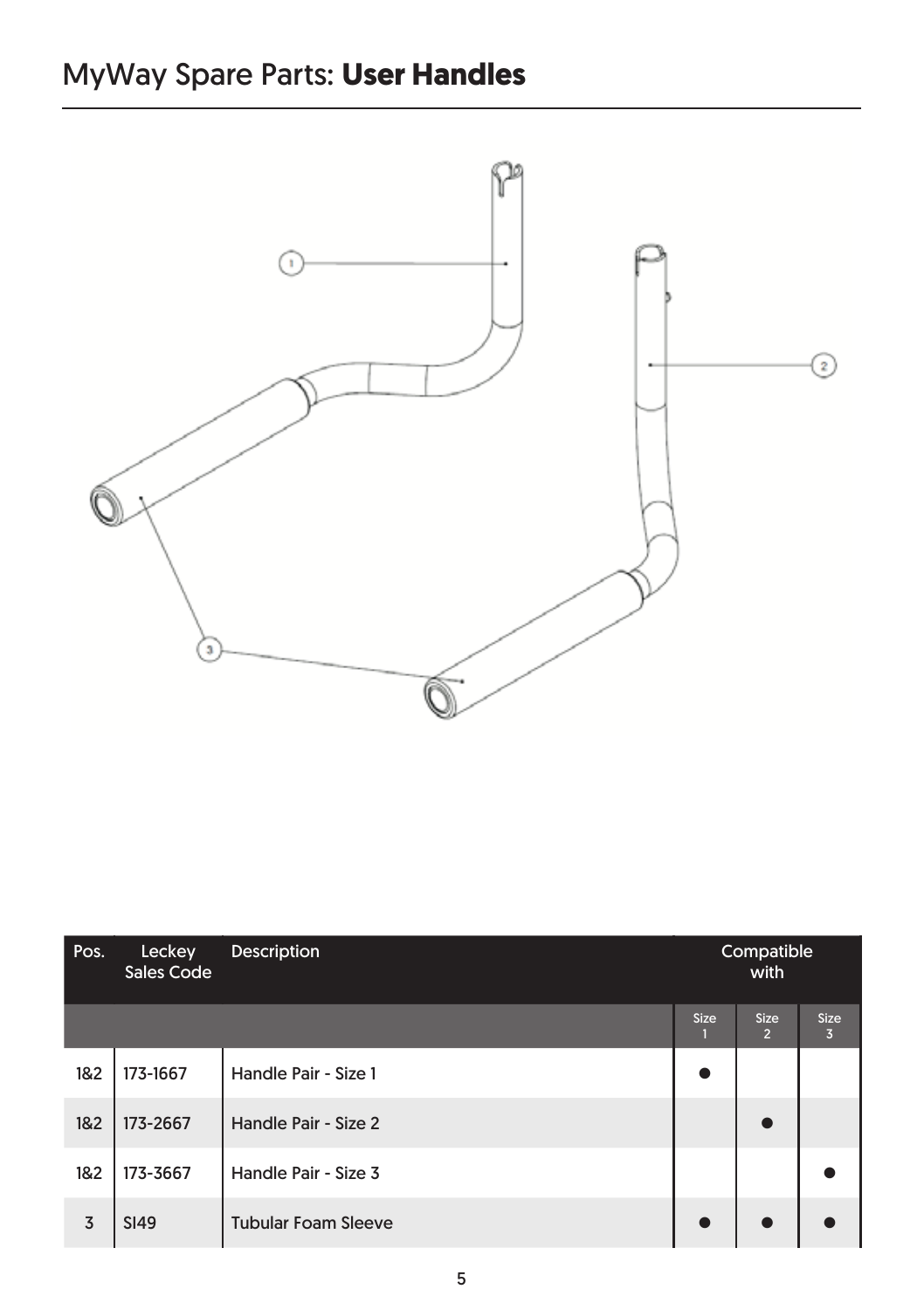## MyWay Spare Parts: **Adult Handles**



| Pos.                    | Leckey<br>Sales Code | <b>Description</b>                   | Compatible<br>with |                               |                  |  |
|-------------------------|----------------------|--------------------------------------|--------------------|-------------------------------|------------------|--|
|                         |                      |                                      | <b>Size</b>        | <b>Size</b><br>$\overline{2}$ | <b>Size</b><br>3 |  |
|                         | 173-1707             | Adult Handle Frame Assembly - Size 1 |                    |                               |                  |  |
|                         | 173-2707             | Adult Handle Frame Assembly - Size 2 |                    |                               |                  |  |
|                         | 173-3707             | Adult Handle Frame Assembly - Size 3 |                    |                               |                  |  |
| $\overline{\mathbf{c}}$ | 173-1692             | <b>Attachment Assembly</b>           |                    |                               |                  |  |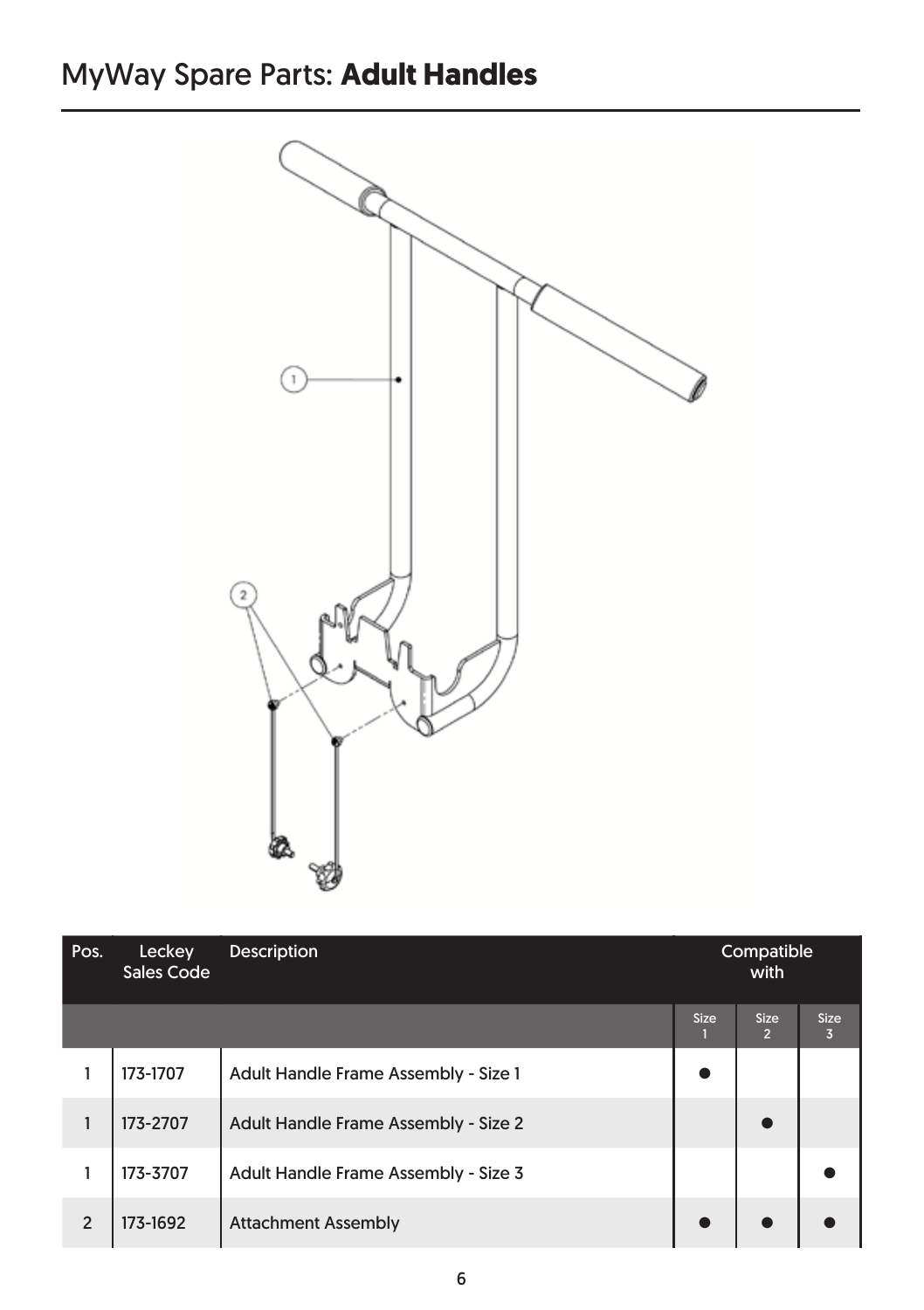## MyWay Spare Parts: **Moulding Covers**



| Pos.           | Leckey<br>Sales Code | <b>Description</b>                    | Compatible<br>with |                               |                               |
|----------------|----------------------|---------------------------------------|--------------------|-------------------------------|-------------------------------|
|                |                      |                                       | <b>Size</b><br>1   | <b>Size</b><br>2 <sup>2</sup> | <b>Size</b><br>$\overline{3}$ |
| 1              | 173-1113             | Pulley Shroud Right [S1 & S2]         |                    |                               |                               |
| $\mathbf{1}$   | 173-3113             | Pulley Shroud Right [S3]              |                    |                               |                               |
| $\overline{2}$ | 173-1114             | Pulley Shroud Left [S1 & S2]          |                    |                               |                               |
| $\overline{2}$ | 173-3114             | Pulley Shroud Left [S3]               |                    |                               |                               |
| 3              | 173-1092             | Parallelogram Sliding Cover [S1]      |                    |                               |                               |
| $\overline{3}$ | 173-2092             | Parallelogram Sliding Cover (S2 & S3) |                    |                               |                               |
| $\overline{4}$ | <b>IE901</b>         | Leckey Logo Sticker                   |                    |                               |                               |
| 5              | 173-2629             | Rear Handle Lever assembly            |                    |                               |                               |